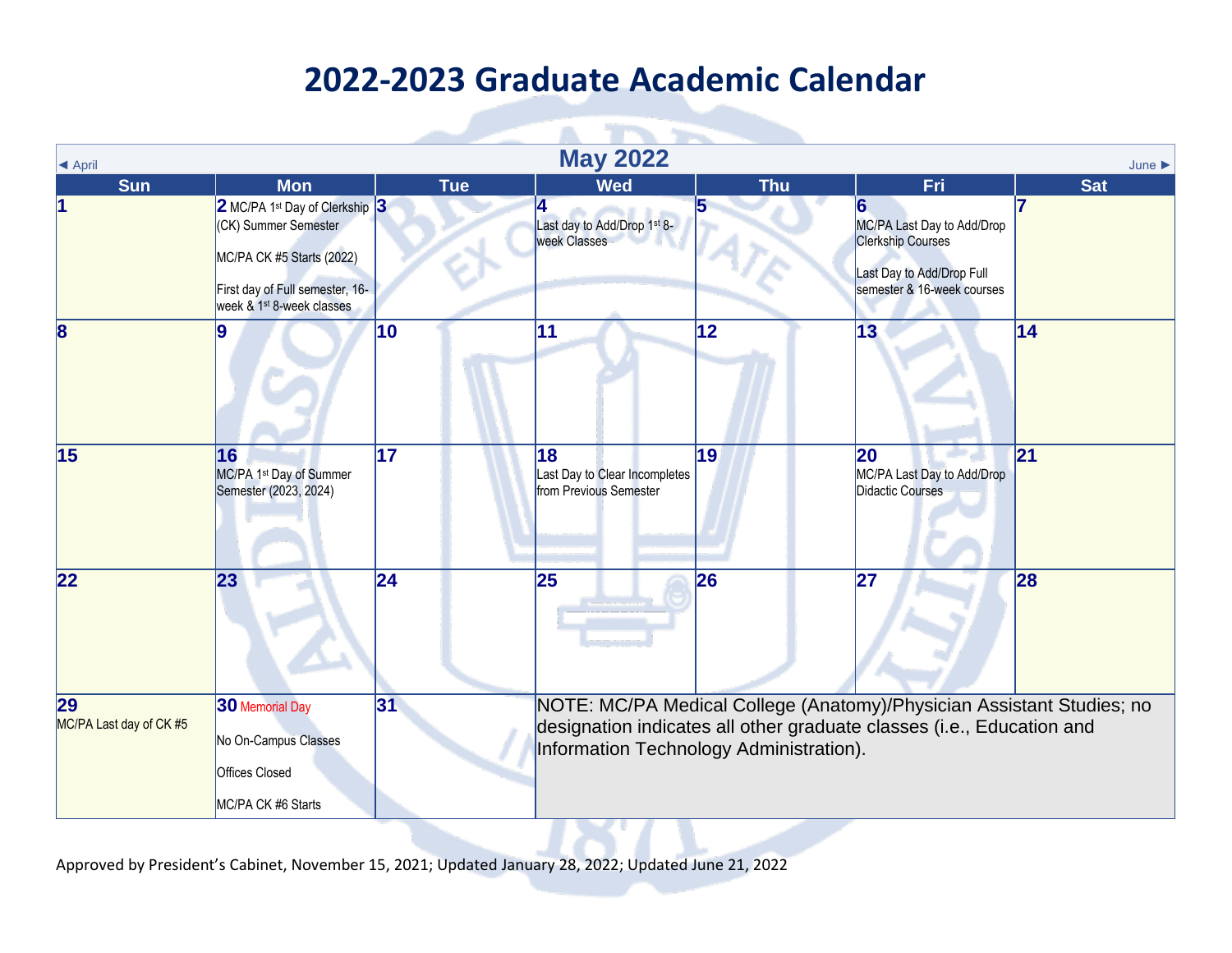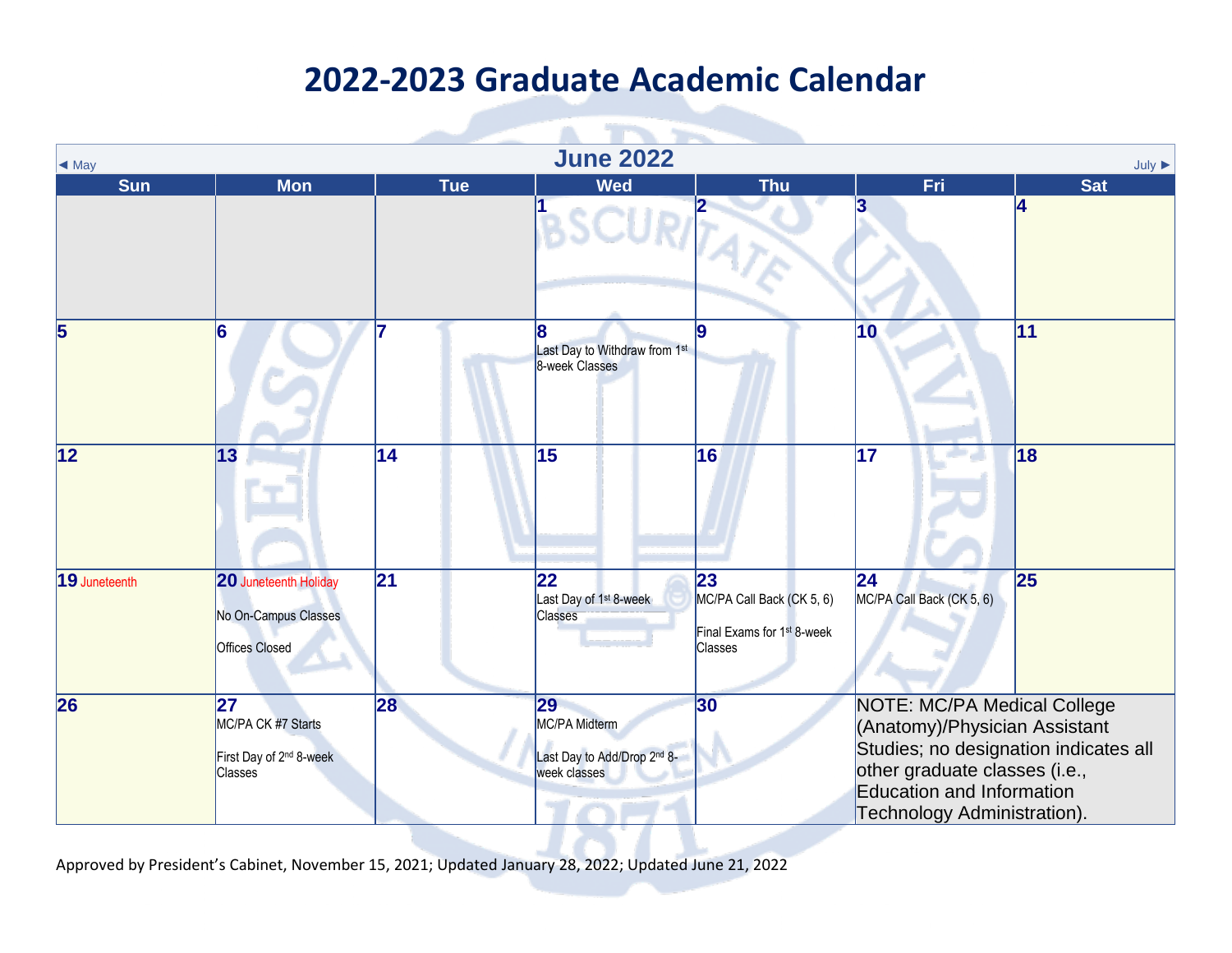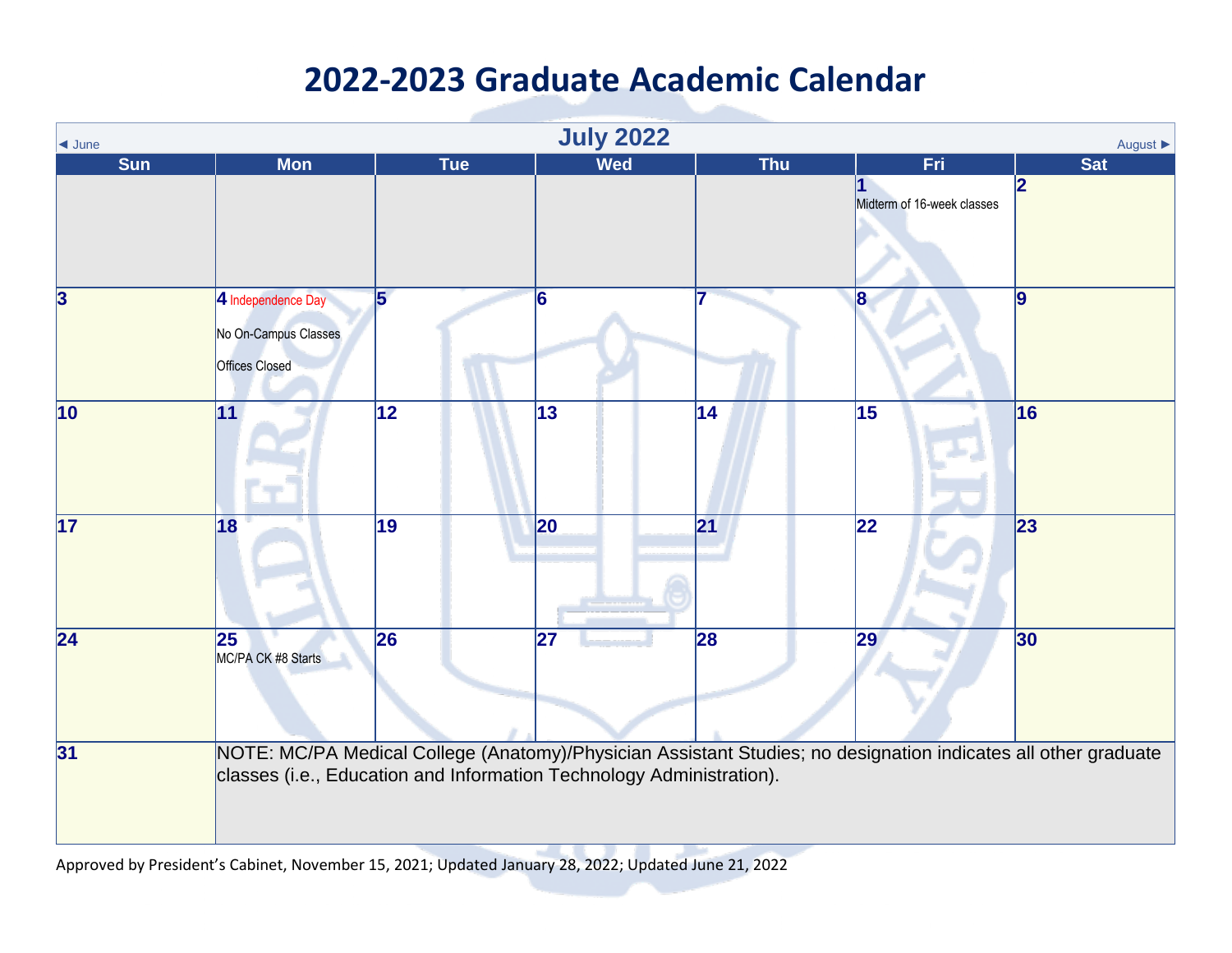$\sim$ 

| $\blacktriangleleft$ July                               |                                                                                                                                                                                                         |                                                     | <b>August 2022</b>                                                                                             |                                                                                                                                                  |                                                                                                                                                               | September $\blacktriangleright$ |
|---------------------------------------------------------|---------------------------------------------------------------------------------------------------------------------------------------------------------------------------------------------------------|-----------------------------------------------------|----------------------------------------------------------------------------------------------------------------|--------------------------------------------------------------------------------------------------------------------------------------------------|---------------------------------------------------------------------------------------------------------------------------------------------------------------|---------------------------------|
| <b>Sun</b>                                              | <b>Mon</b>                                                                                                                                                                                              | <b>Tue</b>                                          | <b>Wed</b>                                                                                                     | <b>Thu</b>                                                                                                                                       | Fri                                                                                                                                                           | <b>Sat</b>                      |
|                                                         |                                                                                                                                                                                                         |                                                     | 3<br>Last Day to Withdraw from<br>Full Semester, 16-week & 2nd<br>8-week classes<br>MC/PA Last day to withdraw |                                                                                                                                                  |                                                                                                                                                               | 6                               |
| 7                                                       | MC/PA 4 <sup>th</sup> Semester Final<br>Exams                                                                                                                                                           | MC/PA 4 <sup>th</sup> Semester Final<br>Exams       | 10<br>MC/PA 4 <sup>th</sup> Semester Final<br>Exams                                                            | 11<br>MC/PA 4 <sup>th</sup> Semester Final<br>Exams                                                                                              | 12<br>MC/PA 4 <sup>th</sup> Semester Final<br>Exams                                                                                                           | 13                              |
| 14                                                      | 15<br>MC/PA 1 <sup>st</sup> Semester Final<br>Exams                                                                                                                                                     | 16<br>MC/PA 1 <sup>st</sup> Semester Final<br>Exams | 17<br>MC/PA 1 <sup>st</sup> Semester Final<br>Exams<br>Last Day for 16-week & 2nd 8-<br><b>Week Classes</b>    | 18<br>MC/PA 1 <sup>st</sup> Semester Final<br>Exams<br>MC/PA Call Back (CK 7,8)<br>Final Exams for 16-week and<br>2 <sup>nd</sup> 8-week classes | 19<br>MC/PA 1 <sup>st</sup> Semester Final<br>Exams<br>MC/PA Call Back (CK 7,8)                                                                               | 20                              |
| $\overline{21}$<br>Last day of Full Semester<br>classes | $ 22\rangle$<br>MC/PA First Day of Clerkship<br><b>Fall Courses</b><br>MC/PA CK #1 Starts (2023)<br>MC/PA CK #9 Starts (2022)<br>1st Day of Full Semester, 16-<br>week & 1 <sup>st</sup> 8-week classes | 23                                                  | 24<br>Last Day to Add/Drop 1 <sup>st</sup> 8-<br>week classes                                                  | 25                                                                                                                                               | 26<br>Last Day to Add/Drop16-week<br>and Full semester classes<br>MC/PA Last Day to Add/Drop<br><b>Clerkship Courses</b>                                      | 27                              |
| 28                                                      | 29<br>MC/PA 1 <sup>st</sup> Day of Fall Didactic<br>Courses (2024)                                                                                                                                      | 30                                                  | 31                                                                                                             | Technology Administration).                                                                                                                      | NOTE: MC/PA Medical College (Anatomy)/Physician<br>Assistant Studies; no designation indicates all other<br>graduate classes (i.e., Education and Information |                                 |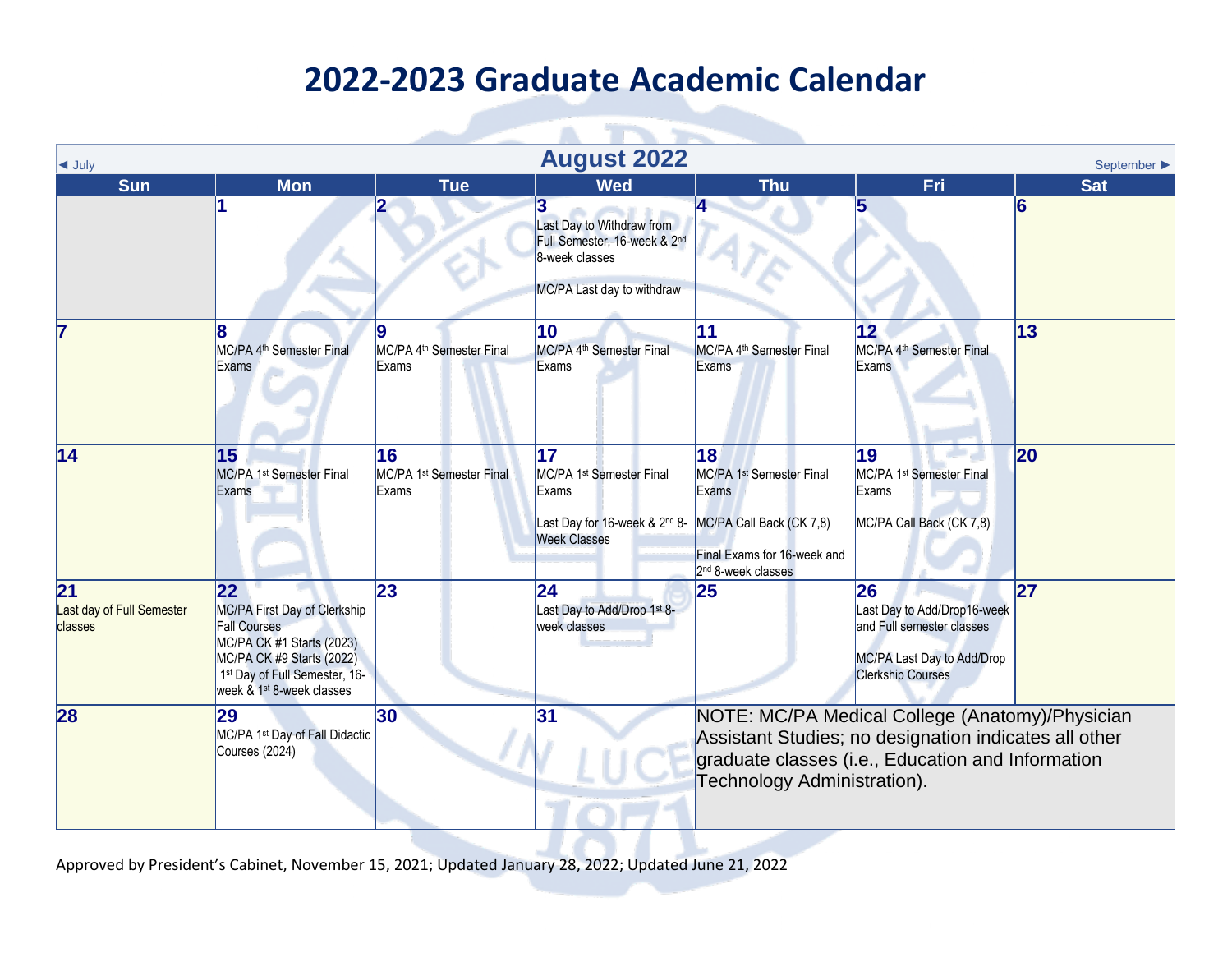| ▲ August                                                                                                                                                                                  |                                                              |                 | <b>September 2022</b>                                             |            |                                            | October ▶       |
|-------------------------------------------------------------------------------------------------------------------------------------------------------------------------------------------|--------------------------------------------------------------|-----------------|-------------------------------------------------------------------|------------|--------------------------------------------|-----------------|
| <b>Sun</b>                                                                                                                                                                                | <b>Mon</b>                                                   | <b>Tue</b>      | <b>Wed</b>                                                        | <b>Thu</b> | Fri                                        | <b>Sat</b>      |
| NOTE: MC/PA Medical College (Anatomy)/Physician Assistant Studies; no<br>designation indicates all other graduate classes (i.e., Education and<br>Information Technology Administration). |                                                              |                 |                                                                   |            | MC/PA Last day to Add/Drop<br>fall classes | 3               |
| 4                                                                                                                                                                                         | 5 Labor Day<br>No On-Campus Classes<br><b>Offices Closed</b> | 16              |                                                                   | 18         | 9                                          | $\vert$ 10      |
| 11                                                                                                                                                                                        | $\overline{12}$                                              | $\overline{13}$ | 14 <br>Last Day to Clear<br>Incompletes from Previous<br>Semester | 15         | 16<br>MC/PA Call Back (CK 1)               | $\overline{17}$ |
| $\overline{18}$                                                                                                                                                                           | 19<br>MC/PA CK #2 Starts (2023)                              | <b>20</b>       | 21                                                                | 22         | 23                                         | 24              |
| $\overline{25}$                                                                                                                                                                           | 26<br>MC/PA CK #10 Starts (2022)                             | 27              | 28<br>Last Day to Withdraw from 1st<br>8-week classes             | 29         | 30                                         |                 |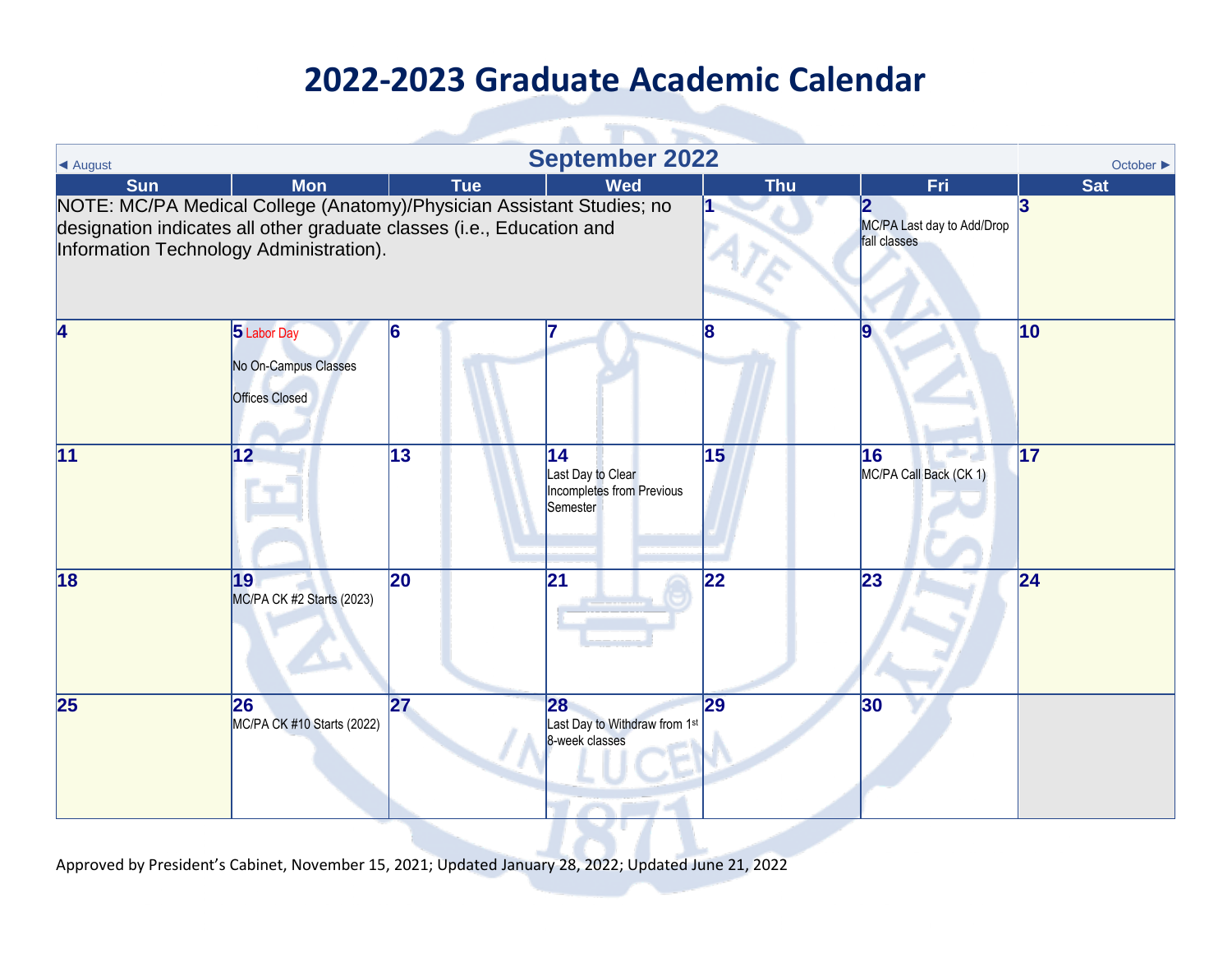| ◀ September             |                                                                                                |                 | <b>October 2022</b>                                               |                                                       |                                                                                         | November $\blacktriangleright$                                                              |
|-------------------------|------------------------------------------------------------------------------------------------|-----------------|-------------------------------------------------------------------|-------------------------------------------------------|-----------------------------------------------------------------------------------------|---------------------------------------------------------------------------------------------|
| <b>Sun</b>              | <b>Mon</b>                                                                                     | <b>Tue</b>      | <b>Wed</b>                                                        | <b>Thu</b>                                            | Fri                                                                                     | <b>Sat</b>                                                                                  |
| $\overline{\mathbf{2}}$ | 13                                                                                             | 4.              | 5                                                                 |                                                       |                                                                                         | $\mathbf{8}$                                                                                |
| 9                       | 10                                                                                             | 11              | 12<br>MC/PA Midterm<br>Last Day of 1 <sup>st</sup> 8-week classes | 13<br>Final Exams 1 <sup>st</sup> 8-week<br>classes   | $\overline{14}$<br>Midterm 16-week courses                                              | 15                                                                                          |
| 16                      | $\overline{17}$<br>First Day of 2 <sup>nd</sup> 8-week<br>classes<br>MC/PA CK #3 Starts (2023) | $\overline{18}$ | 19<br>Last Day to Add/Drop 2nd 8-<br>week classes                 | 20<br>MC/PA Call Back (CK 9, 10)<br><b>Fall Break</b> | 21<br>MC/PA Call Back (CK 9, 10)<br><b>Fall Break</b><br><b>Offices Closed</b>          | 22                                                                                          |
| 23                      | 24 <br>MC/PA CK #11 Starts (2022)                                                              | 25              | 26                                                                | 27                                                    | 28                                                                                      | 29                                                                                          |
| 30                      | 31                                                                                             |                 |                                                                   |                                                       | all other graduate classes (i.e., Education and Information Technology Administration). | NOTE: MC/PA Medical College (Anatomy)/Physician Assistant Studies; no designation indicates |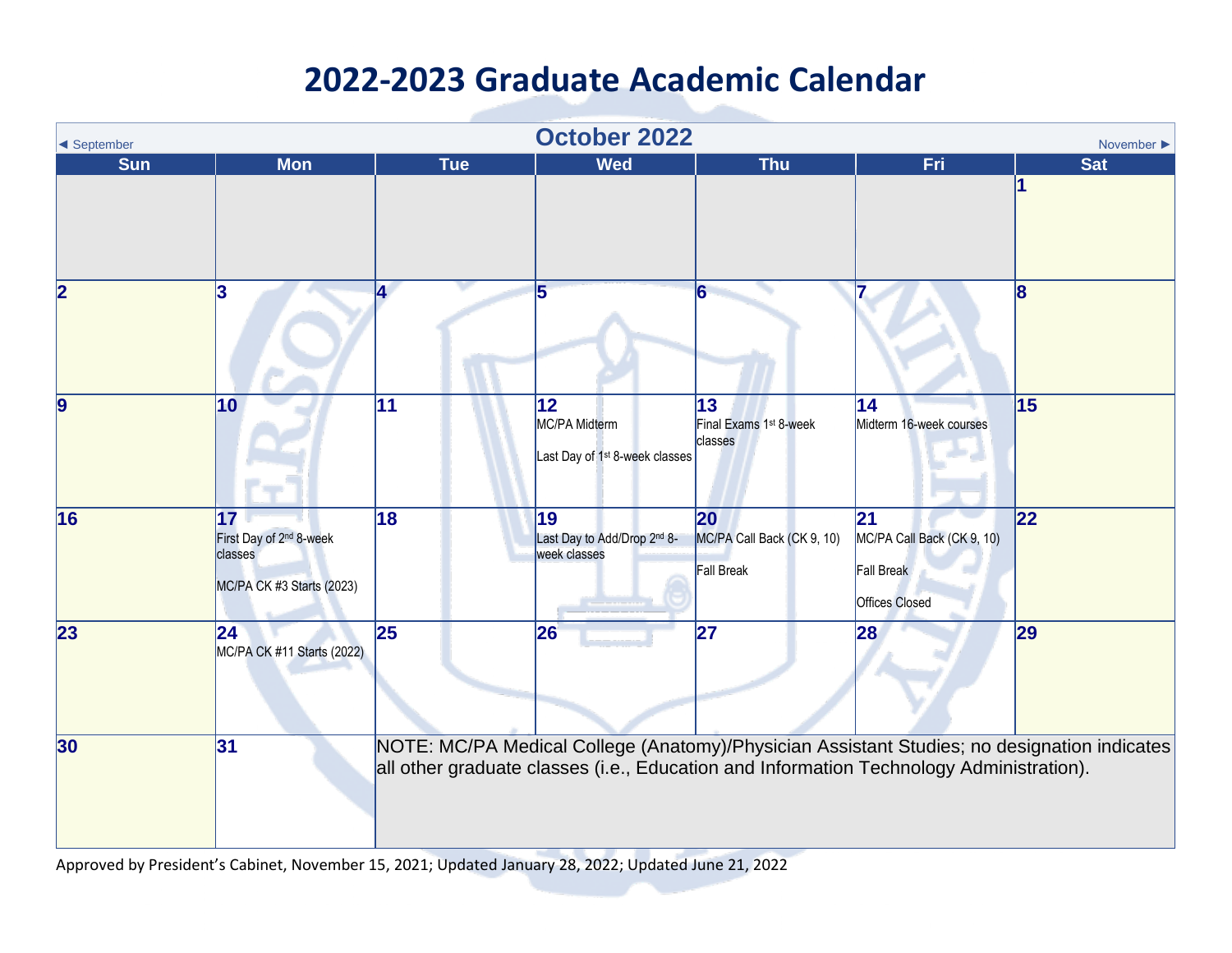and in

| ◀ October  | <b>November 2022</b><br>December $\blacktriangleright$ |                                                  |                                                                                                                                                                    |                                                                                                   |                                                                                                                                                               |            |  |  |  |  |
|------------|--------------------------------------------------------|--------------------------------------------------|--------------------------------------------------------------------------------------------------------------------------------------------------------------------|---------------------------------------------------------------------------------------------------|---------------------------------------------------------------------------------------------------------------------------------------------------------------|------------|--|--|--|--|
| <b>Sun</b> | <b>Mon</b>                                             | <b>Tue</b>                                       | <b>Wed</b>                                                                                                                                                         | <b>Thu</b>                                                                                        | Fri                                                                                                                                                           | <b>Sat</b> |  |  |  |  |
|            |                                                        |                                                  | 2                                                                                                                                                                  |                                                                                                   |                                                                                                                                                               |            |  |  |  |  |
| 6          |                                                        | 18                                               | 9                                                                                                                                                                  | 10<br>MC/PA Call Back (CK 2, 3)                                                                   | 11<br>MC/PA Call Back (CK 2, 3)                                                                                                                               | 12         |  |  |  |  |
| 13         | 14 <br>MC/PA CK #4 Starts (2023)                       | 15                                               | 16                                                                                                                                                                 | 17                                                                                                | 18<br>MC/PA Last Day to Withdraw<br>from Didactic Classes                                                                                                     | 19         |  |  |  |  |
| 20         | 21 <br>Thanksgiving Break<br>No On-Campus Classes      | 22<br>Thanksgiving Break<br>No On-Campus Classes | 23<br><b>Thanksgiving Break</b><br>No On-Campus Classes<br><b>Offices Closed</b><br>Last Day to withdraw from Full<br>Semester, 16-week and 2nd 8-<br>week classes | 24 Thanksgiving Day<br><b>Thanksgiving Break</b><br>No On-Campus Classes<br><b>Offices Closed</b> | 25<br>Thanksgiving Break<br>No On-Campus Classes<br><b>Offices Closed</b>                                                                                     | 26         |  |  |  |  |
| 27         | 28<br>MC/PA Call Back (CK 11)                          | 29                                               | 30 <sub>o</sub><br>MC/PA Last Day to Withdraw<br>from Clerkship Courses                                                                                            | Technology Administration).                                                                       | NOTE: MC/PA Medical College (Anatomy)/Physician<br>Assistant Studies; no designation indicates all other<br>graduate classes (i.e., Education and Information |            |  |  |  |  |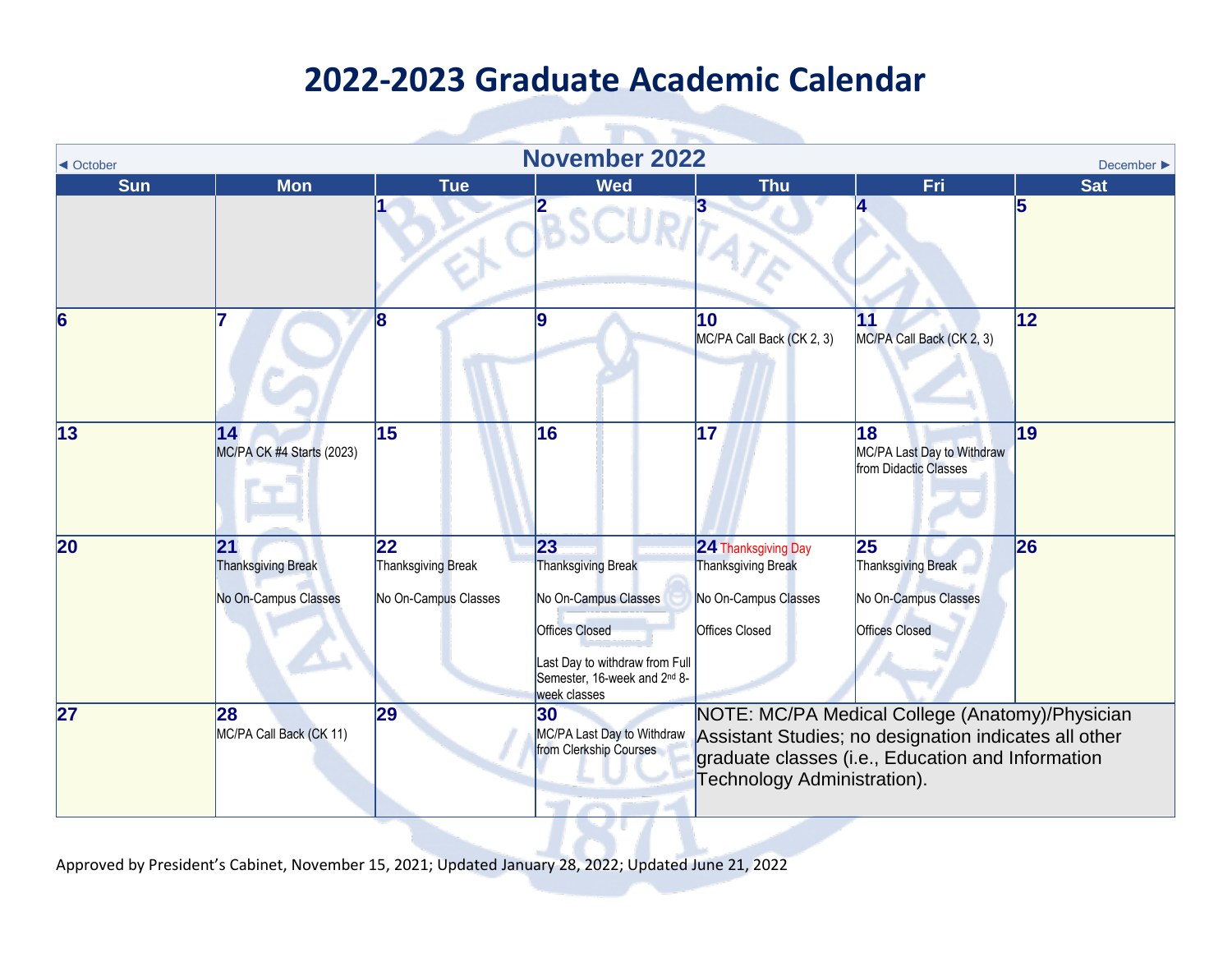| ◀ November                                                                                                                                                                                |                                                               |                                                     | <b>December 2022</b>                                |                                                           |                                                                              | January $\blacktriangleright$ |
|-------------------------------------------------------------------------------------------------------------------------------------------------------------------------------------------|---------------------------------------------------------------|-----------------------------------------------------|-----------------------------------------------------|-----------------------------------------------------------|------------------------------------------------------------------------------|-------------------------------|
| <b>Sun</b>                                                                                                                                                                                | <b>Mon</b>                                                    | <b>Tue</b>                                          | <b>Wed</b>                                          | <b>Thu</b>                                                | Fri                                                                          | <b>Sat</b>                    |
| NOTE: MC/PA Medical College (Anatomy)/Physician Assistant Studies; no<br>designation indicates all other graduate classes (i.e., Education and<br>Information Technology Administration). |                                                               |                                                     |                                                     |                                                           |                                                                              | 3                             |
| 4                                                                                                                                                                                         | 15                                                            |                                                     |                                                     | Last Day of 16-week and 2 <sup>nd</sup><br>8-week classes | Final Exams for 16-week and<br>2 <sup>nd</sup> 8-week classes                | $\overline{10}$               |
| 11                                                                                                                                                                                        | $ 12\rangle$<br>MC/PA 2 <sup>nd</sup> semester<br>final exams | 13<br>MC/PA 2 <sup>nd</sup> semester<br>final exams | 14<br>MC/PA 2 <sup>nd</sup> semester<br>final exams | 15<br>MC/PA 2 <sup>nd</sup> semester<br>final exams       | 16<br>MC/PA 2 <sup>nd</sup> semester<br>final exams<br>Graduate Commencement | $\overline{17}$               |
| 18                                                                                                                                                                                        | 19<br>Semester Break<br><b>Offices Closed</b>                 | 20<br>Semester Break<br><b>Offices Closed</b>       | 21<br>Semester Break<br><b>Offices Closed</b>       | $ 22\rangle$<br>Semester Break<br><b>Offices Closed</b>   | 23<br>Semester Break<br><b>Offices Closed</b>                                | 24                            |
| 25 Christmas Day                                                                                                                                                                          | 26<br>Semester Break<br><b>Offices Closed</b>                 | 27<br>Semester Break<br><b>Offices Closed</b>       | 28<br>Semester Break<br><b>Offices Closed</b>       | 29<br>Semester Break<br><b>Offices Closed</b>             | 30<br>Semester Break<br><b>Offices Closed</b>                                | 31                            |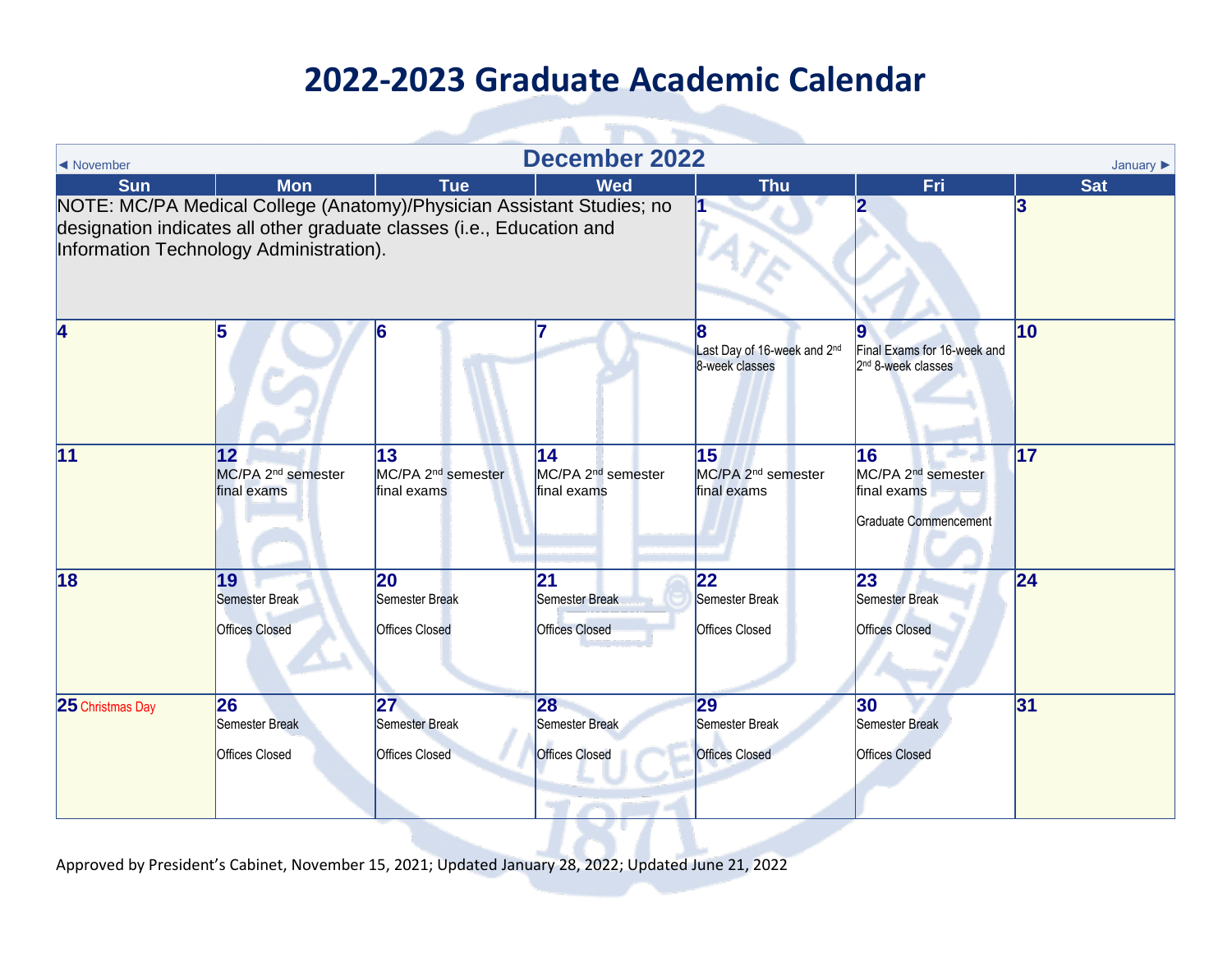<span id="page-8-0"></span>

| ◀ December                                               |                                                                                                                                                                                                    |            | <b>January 2023</b>                                                                    |                                         |                                                                                                                                                | February $\blacktriangleright$ |
|----------------------------------------------------------|----------------------------------------------------------------------------------------------------------------------------------------------------------------------------------------------------|------------|----------------------------------------------------------------------------------------|-----------------------------------------|------------------------------------------------------------------------------------------------------------------------------------------------|--------------------------------|
| <b>Sun</b>                                               | <b>Mon</b>                                                                                                                                                                                         | <b>Tue</b> | <b>Wed</b>                                                                             | <b>Thu</b>                              | <b>Fri</b>                                                                                                                                     | <b>Sat</b>                     |
| 1 New Year's Day<br>Last Day of Full Semester<br>classes | 2<br>Semester Break<br><b>Offices Closed</b><br>First Day of Full Semester,<br>16-week and 1 <sup>st</sup> 8-week<br>classes<br>MC/PA 1st Day of Clerkship<br>Semester<br>MC/PA CK 5 Starts (2023) | 12         | 4<br>Last Day to Add/Drop 1st 8-<br>week classes                                       | 5                                       | 6<br>Last Day to Add/Drop Full<br>Semester & 16-week classes<br>MC/PA Last Day to Add/Drop<br>Clerkship                                        |                                |
| $\vert 8$                                                | MC/PA First Day of Spring<br>Didactic Courses                                                                                                                                                      | 10         | 11                                                                                     | 12                                      | 13<br>MC/PA Last Day to Add/Drop<br><b>Didactic Courses</b>                                                                                    | 14                             |
| 15                                                       | 16 Martin Luther King Jr Day 17<br>No On-Campus Classes<br><b>Offices Closed</b>                                                                                                                   |            | 18                                                                                     | 19                                      | 20                                                                                                                                             | 21                             |
| 22                                                       | 23                                                                                                                                                                                                 | 24         | 25<br>Last Day to Clear Incompletes MC/PA Call Back (Ck 4,5)<br>from Previous Semester | 26                                      | 27<br>MC/PA Call Back (Ck 4,5)                                                                                                                 | 28                             |
| 29                                                       | 30<br>MC/PA CK 6 Starts (2023)                                                                                                                                                                     | 31         |                                                                                        | Information Technology Administration). | NOTE: MC/PA Medical College (Anatomy)/Physician Assistant Studies; no<br>designation indicates all other graduate classes (i.e., Education and |                                |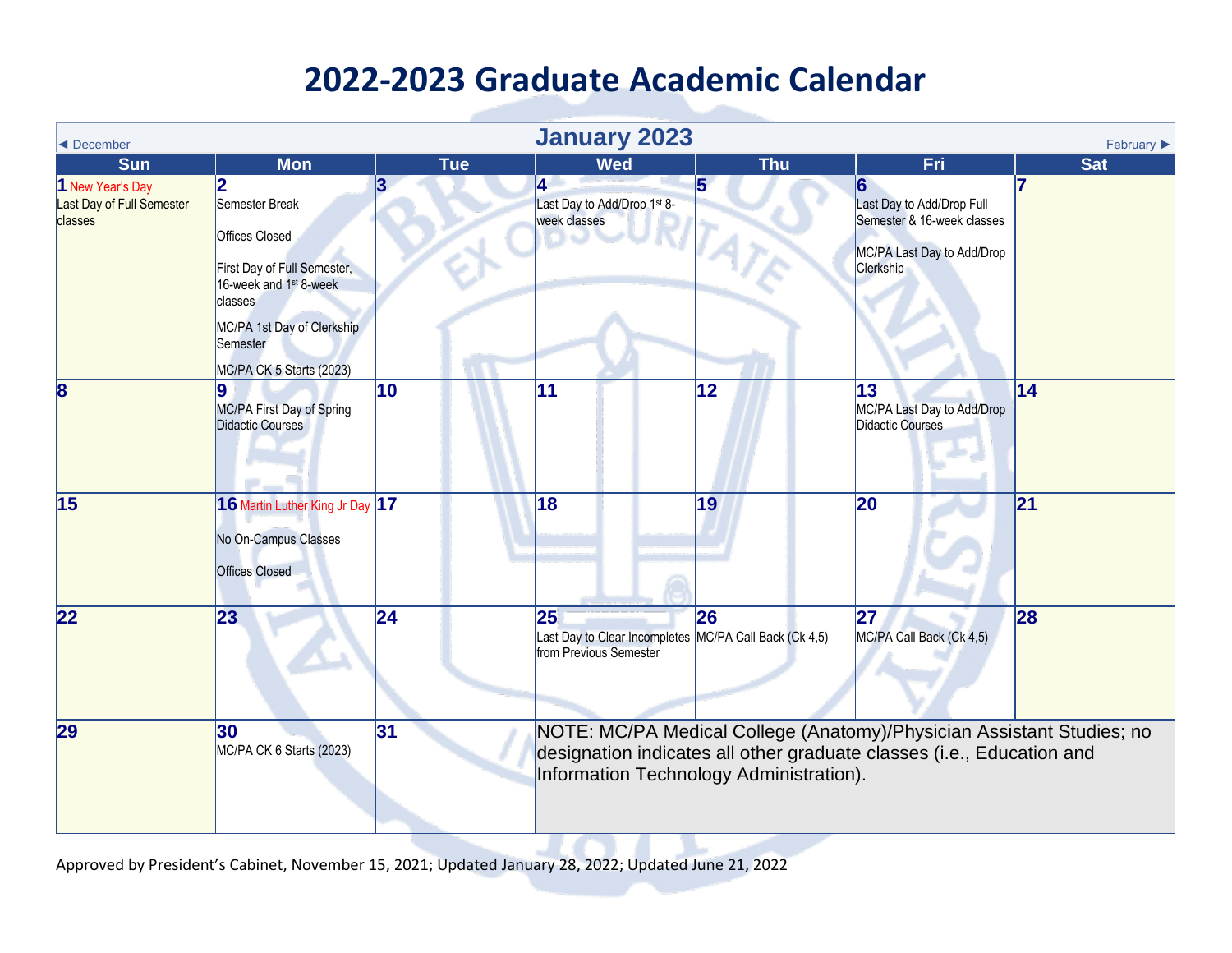| <b>E</b> January | <b>February 2023</b><br>March $\blacktriangleright$                              |                 |                                                             |                                                                      |                                                                                                                                                |                  |  |  |  |
|------------------|----------------------------------------------------------------------------------|-----------------|-------------------------------------------------------------|----------------------------------------------------------------------|------------------------------------------------------------------------------------------------------------------------------------------------|------------------|--|--|--|
| <b>Sun</b>       | <b>Mon</b>                                                                       | <b>Tue</b>      | <b>Wed</b>                                                  | <b>Thu</b>                                                           | <b>Fri</b>                                                                                                                                     | <b>Sat</b>       |  |  |  |
|                  |                                                                                  |                 | 1                                                           | RITATE                                                               | 3                                                                                                                                              | $\boldsymbol{A}$ |  |  |  |
| 5                | 6                                                                                |                 | 8<br>Last Day to Withdray from 1st<br>8-week Classes        | 19                                                                   | 10                                                                                                                                             | $\overline{11}$  |  |  |  |
| 12               | 13                                                                               | $\overline{14}$ | 15                                                          | 16                                                                   | 17                                                                                                                                             | 18               |  |  |  |
| 19               | 20 President's Day<br>No On-Campus Classes<br><b>Offices Closed</b>              | 21              | 22 <br>Last Day of 1 <sup>st</sup> 8-week<br><b>Classes</b> | $ 23\rangle$<br>Final Exams 1 <sup>st</sup> 8-week<br><b>Classes</b> | 24 <br>Midterm for 16-week classes                                                                                                             | 25               |  |  |  |
| 26               | 27<br>First Day of 2 <sup>nd</sup> 8-week<br>classes<br>MC/PA CK 7 Starts (2023) | 28              |                                                             | Information Technology Administration).                              | NOTE: MC/PA Medical College (Anatomy)/Physician Assistant Studies; no<br>designation indicates all other graduate classes (i.e., Education and |                  |  |  |  |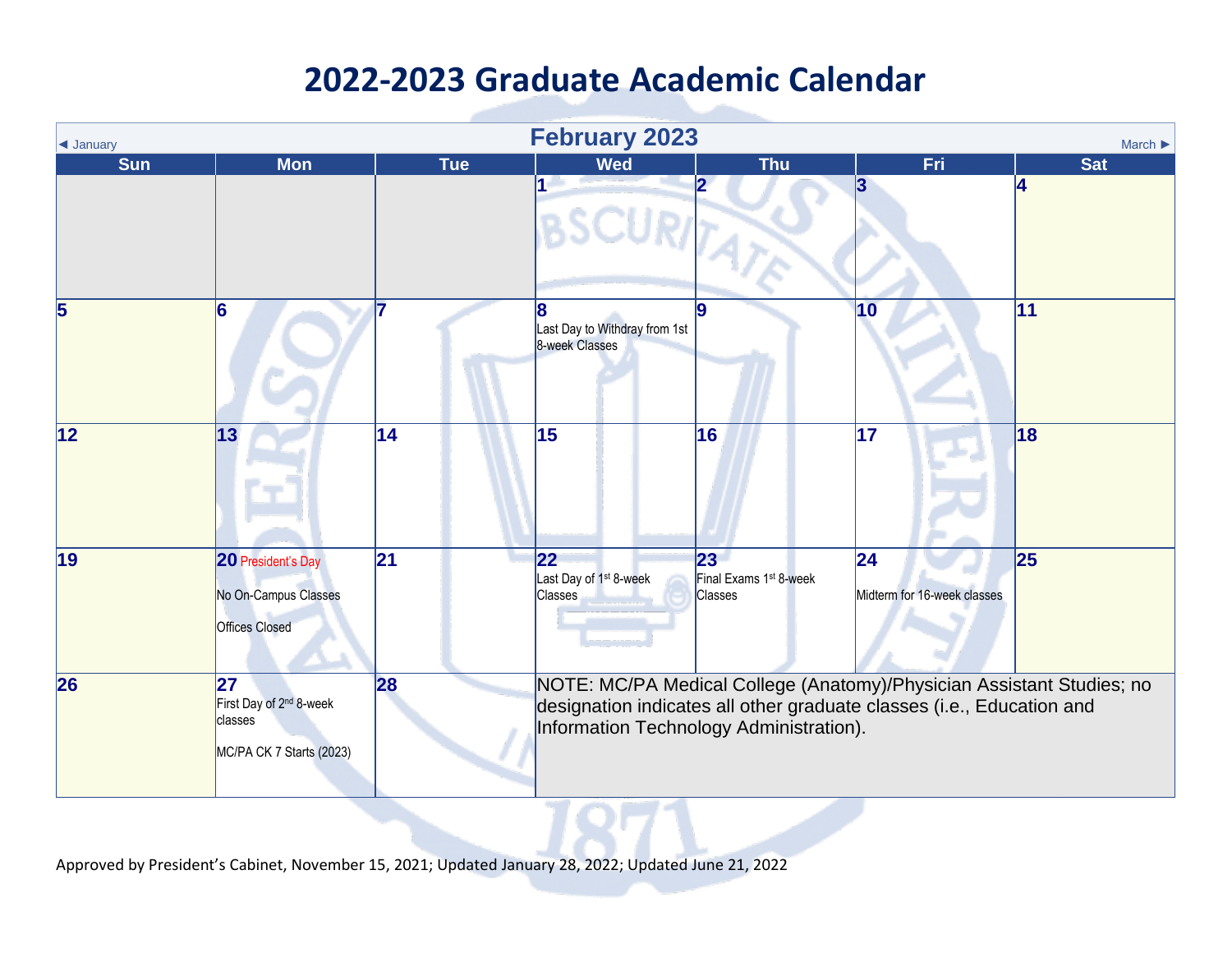| <b>March 2023</b>                                                                                                                                                                                                                      |                                              |                                                                                                                             |                                                                                                       |                                                                     |                                                                                             |         |  |  |  |
|----------------------------------------------------------------------------------------------------------------------------------------------------------------------------------------------------------------------------------------|----------------------------------------------|-----------------------------------------------------------------------------------------------------------------------------|-------------------------------------------------------------------------------------------------------|---------------------------------------------------------------------|---------------------------------------------------------------------------------------------|---------|--|--|--|
| ← February                                                                                                                                                                                                                             |                                              |                                                                                                                             |                                                                                                       |                                                                     |                                                                                             | April ▶ |  |  |  |
| <b>Sun</b><br><b>Mon</b><br><b>Tue</b><br>NOTE: MC/PA Medical College (Anatomy)/Physician<br>Assistant Studies; no designation indicates all other<br>graduate classes (i.e., Education and Information<br>Technology Administration). |                                              | <b>Wed</b><br>MC/PA Midterm<br>Last Day to Add/Drop 2nd 8-<br>week classes                                                  | <b>Thu</b>                                                                                            | Fri                                                                 | <b>Sat</b><br>4                                                                             |         |  |  |  |
| 5                                                                                                                                                                                                                                      | 6<br>Spring Break<br>No On-Campus Classes    | Spring Break<br>MC/PA Didactic Spring Break MC/PA Didactic Spring Break MC/PA Didactic Spring Break<br>No On-Campus Classes | 8<br>Spring Break<br>No On-Campus Classes                                                             | Spring Break<br>MC/PA Didactic Spring Break<br>No On-Campus Classes | 10<br>Spring Break<br>MC/PA Didactic Spring Break<br>No On-Campus Classes<br>Offices Closed | 11      |  |  |  |
| $ 12\rangle$                                                                                                                                                                                                                           | $\vert$ 13                                   | 14                                                                                                                          | 15                                                                                                    | 16                                                                  | 17                                                                                          | 18      |  |  |  |
| 19                                                                                                                                                                                                                                     | 20                                           | 21                                                                                                                          | 22                                                                                                    | 23<br>MC/PA Call Back (CK 6,7)                                      | 24 <br>MC/PA Call Back (CK 6,7)                                                             | 25      |  |  |  |
| 26                                                                                                                                                                                                                                     | 27<br>MC/PA Clerkship Spring<br><b>Break</b> | 28<br>MC/PA Clerkship Spring<br>Break                                                                                       | 29<br>MC/PA Clerkship Spring<br><b>Break</b><br>Last Day to Withdraw from<br><b>Clerkship Courses</b> | 30<br>MC/PA Clerkship Spring<br><b>Break</b>                        | 31<br>MC/PA Clerkship Spring<br><b>Break</b>                                                |         |  |  |  |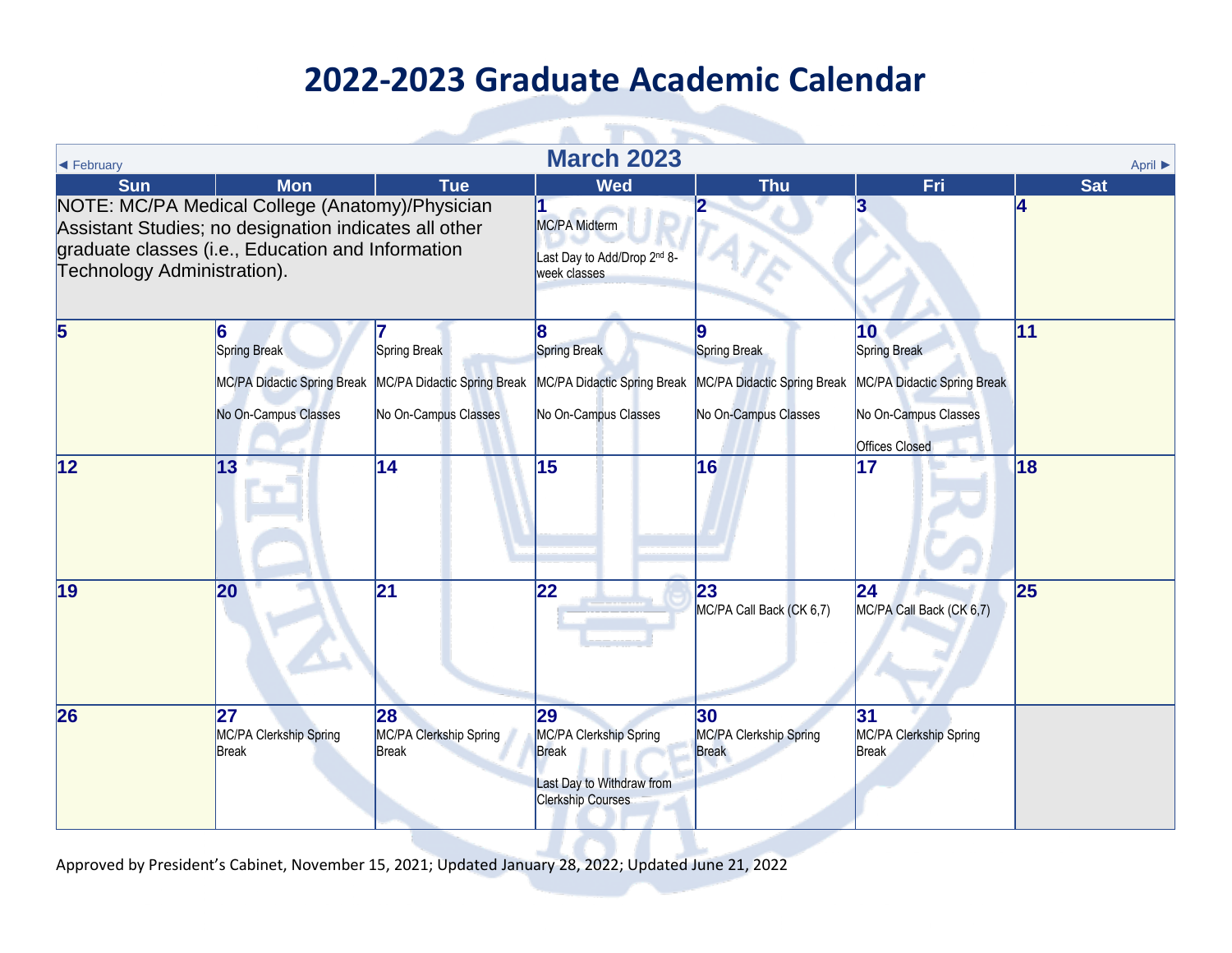| ◀ March                                                                   | <b>April 2023</b><br>$May \triangleright$ |                                                     |                                                                                   |                                                                     |                                                                                                                |                         |  |  |  |
|---------------------------------------------------------------------------|-------------------------------------------|-----------------------------------------------------|-----------------------------------------------------------------------------------|---------------------------------------------------------------------|----------------------------------------------------------------------------------------------------------------|-------------------------|--|--|--|
| <b>Sun</b>                                                                | <b>Mon</b>                                | <b>Tue</b>                                          | <b>Wed</b>                                                                        | <b>Thu</b>                                                          | Fri                                                                                                            | <b>Sat</b>              |  |  |  |
|                                                                           |                                           |                                                     |                                                                                   |                                                                     |                                                                                                                |                         |  |  |  |
| 2 Palm Sunday                                                             | 3<br>MC/PA CK 8 Starts (2023)             | MC/PA Last Day to Withdraw<br>from Didactic Courses | 5<br>Last day to withdraw from Full<br>Semester, 16-week & 2nd 8-<br>week classes |                                                                     | <b>7</b> Good Friday<br>No On-Campus Classes<br><b>Offices Closed</b>                                          | $\overline{\mathbf{8}}$ |  |  |  |
| 9 Easter                                                                  | 10                                        | 11                                                  | 12                                                                                | 13                                                                  | 14                                                                                                             | 15                      |  |  |  |
| 16                                                                        | 17                                        | 18                                                  | 19<br>Last Day of 16-week and 2nd<br>8-week classes                               | 20<br>Final Exams for 16-week and<br>2 <sup>nd</sup> 8 week classes | 21                                                                                                             | 22                      |  |  |  |
| 23                                                                        | 24 <br>MC/PA Didactic Final Exams         | 25<br>MC/PA Didactic Final Exams                    | 26<br>MC/PA Didactic Final Exams                                                  | 27<br>MC/PA Didactic Final Exams                                    | 28<br><b>MC/PA Didactic Final Exams</b>                                                                        | 29                      |  |  |  |
| 30<br>Last day of Full Semester<br>classes<br>MC/PA Last Day of Clerkship |                                           |                                                     | classes (i.e., Education and Information Technology Administration).              |                                                                     | NOTE: MC/PA Medical College (Anatomy)/Physician Assistant Studies; no designation indicates all other graduate |                         |  |  |  |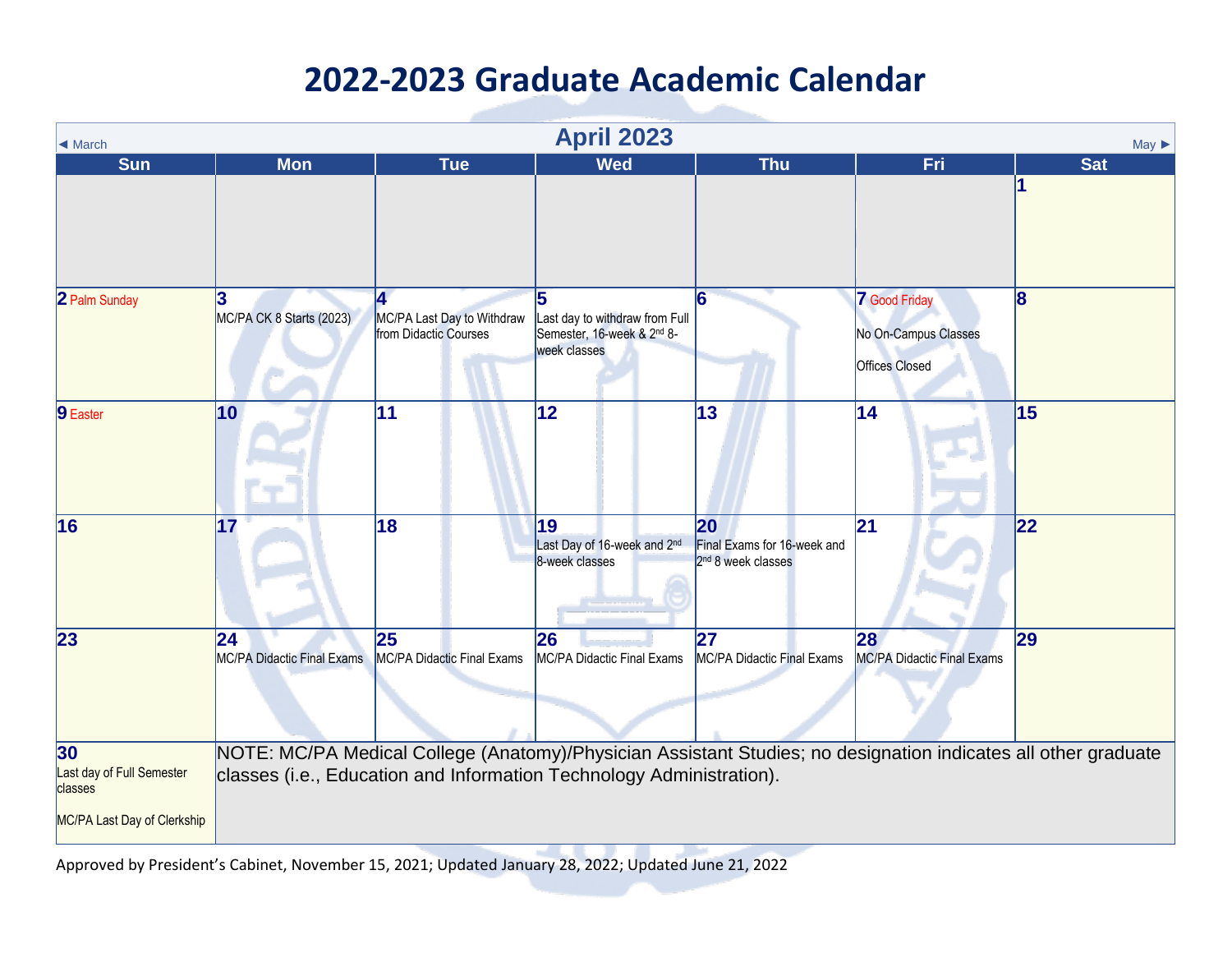| <b>May 2023</b>              |                                                                                                                                                        |              |                                                               |                                |                                                                                                                                                               |                    |  |  |  |
|------------------------------|--------------------------------------------------------------------------------------------------------------------------------------------------------|--------------|---------------------------------------------------------------|--------------------------------|---------------------------------------------------------------------------------------------------------------------------------------------------------------|--------------------|--|--|--|
| <b>E</b> April<br><b>Sun</b> | <b>Mon</b>                                                                                                                                             | <b>Tue</b>   | <b>Wed</b>                                                    | <b>Thu</b>                     | Fri                                                                                                                                                           | June<br><b>Sat</b> |  |  |  |
|                              | First Day of Full Semester,<br>16-week and 1 <sup>st</sup> 8-week<br>classes<br>MC/PA 1st Day Clerkship<br>Summer Semester<br>MC/PA CK 9 Starts (2023) |              | 3<br>Last Day to Add/Drop 1st 8-<br>week classes              |                                | Last Day to Add/Drop Full<br>Semester & 16-week classes<br>MC/PA Last Day to Add/Drop<br><b>Clerkship Courses</b>                                             | $\overline{6}$     |  |  |  |
| 7                            |                                                                                                                                                        | 9            | 10                                                            | $\overline{11}$                | $\overline{12}$                                                                                                                                               | 13                 |  |  |  |
| $\overline{14}$              | 15<br>MC/PA First Day Didactic<br><b>Courses</b>                                                                                                       | 16           | 17<br>Last Day to Clear Incompletes<br>from Previous Semester | 18                             | 19<br>MC/PA Last Day to Add/Drop<br>Didactic Courses                                                                                                          | 20                 |  |  |  |
| 21                           | 22                                                                                                                                                     | 23           | 24                                                            | 25<br>MC/PA Call Back (CK 8,9) | 26<br>MC/PA Call Back (CK 8,9)                                                                                                                                | 27                 |  |  |  |
| 28                           | 29 Memorial Day<br>No On-Campus Classes<br><b>Offices Closed</b><br>MC/PA CK 10 Starts (2023)                                                          | $ 30\rangle$ | 31                                                            | Technology Administration).    | NOTE: MC/PA Medical College (Anatomy)/Physician<br>Assistant Studies; no designation indicates all other<br>graduate classes (i.e., Education and Information |                    |  |  |  |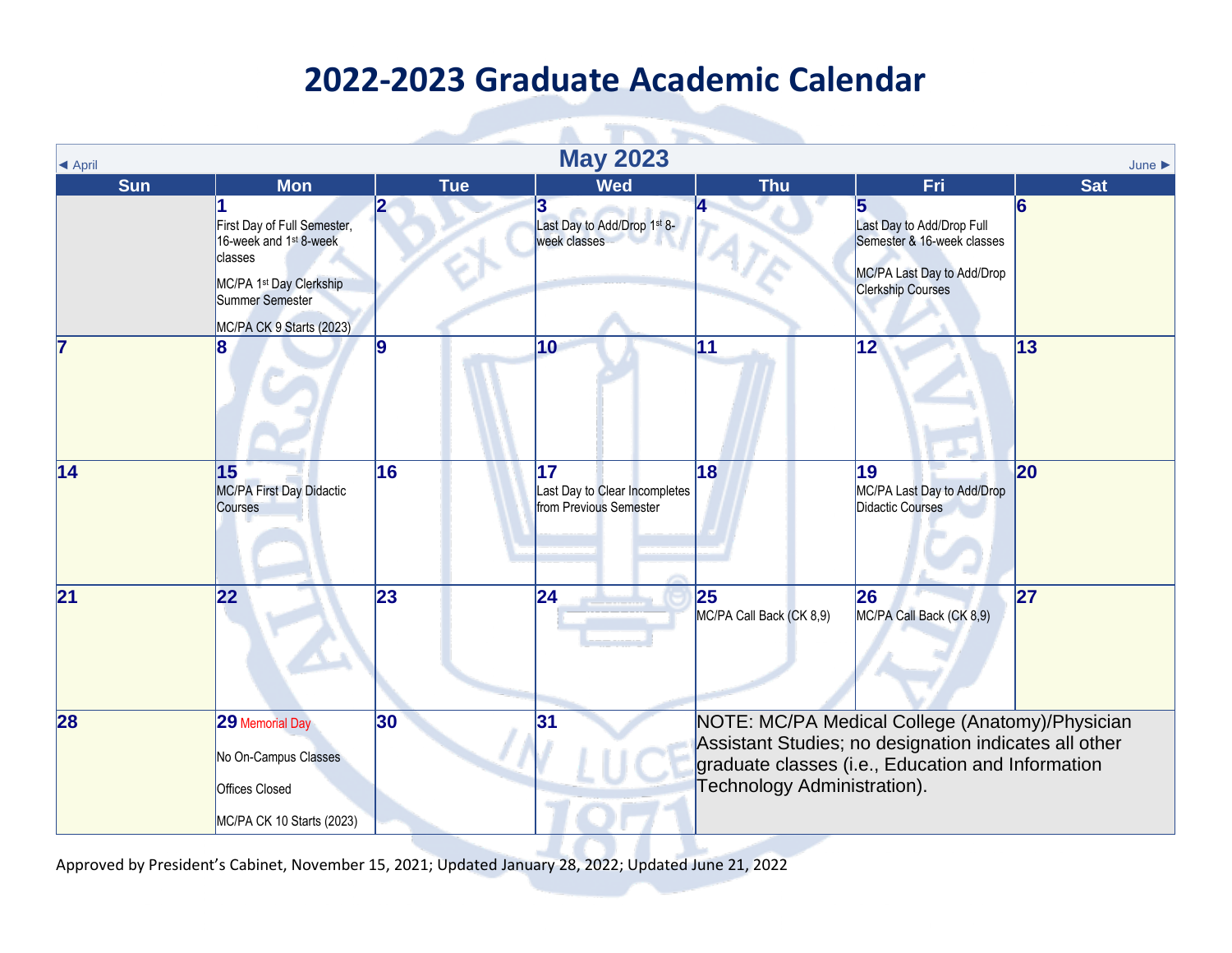| $\blacktriangleleft$ May                                                                                                                                                                  |                                                                                          |            | <b>June 2023</b>                                                   |                                                            |                                                   | $July \triangleright$ |
|-------------------------------------------------------------------------------------------------------------------------------------------------------------------------------------------|------------------------------------------------------------------------------------------|------------|--------------------------------------------------------------------|------------------------------------------------------------|---------------------------------------------------|-----------------------|
| <b>Sun</b>                                                                                                                                                                                | <b>Mon</b>                                                                               | <b>Tue</b> | <b>Wed</b>                                                         | <b>Thu</b>                                                 | Fri                                               | <b>Sat</b>            |
| NOTE: MC/PA Medical College (Anatomy)/Physician Assistant Studies; no<br>designation indicates all other graduate classes (i.e., Education and<br>Information Technology Administration). |                                                                                          |            |                                                                    |                                                            |                                                   | 3                     |
| 4                                                                                                                                                                                         | 5                                                                                        | 6          | Last Day to Withdraw from 1st<br>8-week Classes                    |                                                            |                                                   | 10                    |
| 11                                                                                                                                                                                        | $ 12\rangle$                                                                             | 13         | 14                                                                 | 15                                                         | 16                                                | 17                    |
| 18                                                                                                                                                                                        | 19 Juneteenth<br>No On-Campus Classes<br><b>Offices Closed</b>                           | 20         | $\overline{21}$<br>Last Day of 1 <sup>st</sup> 8-week<br>Classes   | 22<br>Final Exams 1 <sup>st</sup> 8-week<br><b>Classes</b> | 23<br>Mid-term for full 16-week<br><b>Classes</b> | 24                    |
| 25                                                                                                                                                                                        | 26<br>First Day of 2 <sup>nd</sup> 8-week<br><b>Classes</b><br>MC/PA CK 11 Starts (2023) | 27         | 28<br>Last Day to Add/Drop 2nd 8-<br>week Classes<br>MC/PA Midterm | $\mathbf{29}$                                              | 30                                                |                       |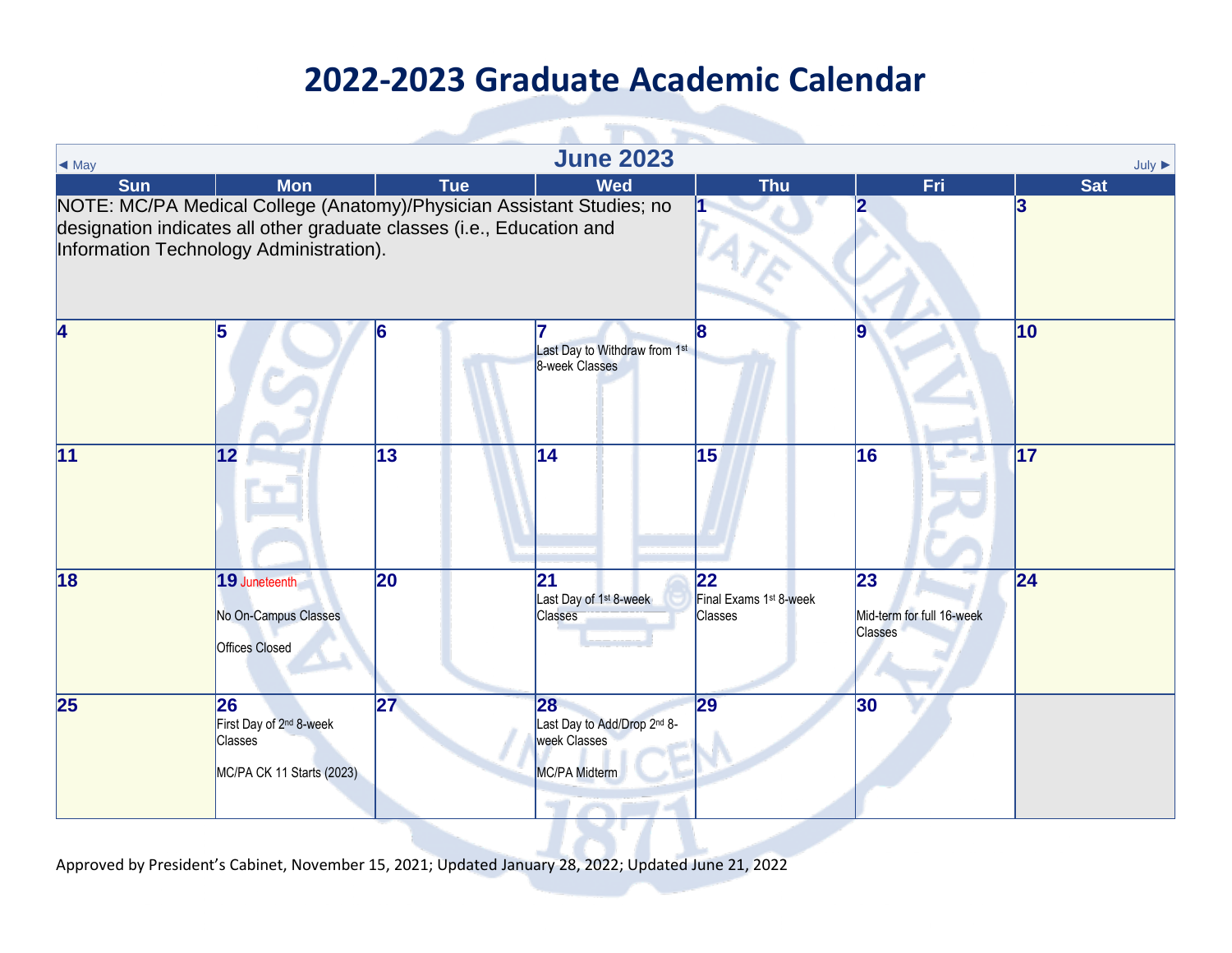